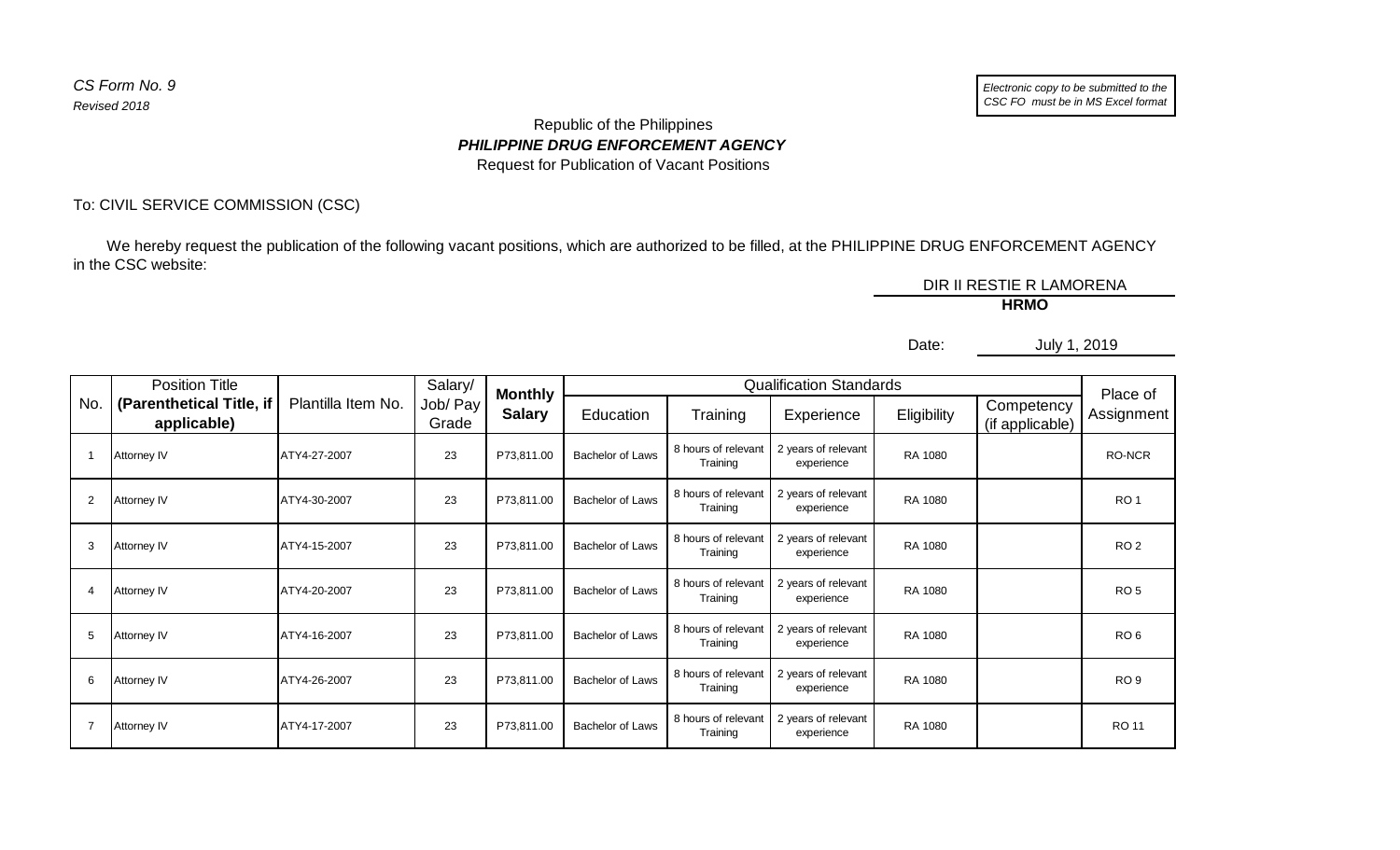| 8  | <b>Attorney IV</b>  | ATY4-33-2007 | 23 | P73,811.00 | Bachelor of Laws                  | 8 hours of relevant<br>Training | 2 years of relevant<br>experience | RA 1080 | <b>RO 13</b>    |
|----|---------------------|--------------|----|------------|-----------------------------------|---------------------------------|-----------------------------------|---------|-----------------|
| 9  | Attorney III        | ATY3-25-2010 | 21 | P57,805.00 | Bachelor of Laws                  | 4 hours of relevant<br>training | 1 year of relevant<br>experience  | RA 1080 | IAS             |
| 10 | Attorney III        | ATY3-1-2016  | 21 | P57,805.00 | <b>Bachelor of Laws</b>           | 4 hours of relevant<br>training | 1 year of relevant<br>experience  | RA 1080 | <b>IAS</b>      |
| 11 | <b>Attorney III</b> | ATY3-20-2007 | 21 | P57,805.00 | <b>Bachelor of Laws</b>           | 4 hours of relevant<br>training | 1 year of relevant<br>experience  | RA 1080 | <b>LPS</b>      |
| 12 | Attorney III        | ATY3-21-2007 | 21 | P57,805.00 | Bachelor of Laws                  | 4 hours of relevant<br>training | 1 year of relevant<br>experience  | RA 1080 | <b>LPS</b>      |
| 13 | <b>Attorney III</b> | ATY3-26-2010 | 21 | P57,805.00 | Bachelor of Laws                  | 4 hours of relevant<br>training | 1 year of relevant<br>experience  | RA 1080 | <b>LPS</b>      |
| 14 | <b>Attorney III</b> | ATY3-19-2007 | 21 | P57,805.00 | <b>Bachelor of Laws</b>           | 4 hours of relevant<br>training | 1 year of relevant<br>experience  | RA 1080 | <b>RO 4-A</b>   |
| 15 | <b>Attorney III</b> | ATY3-12-2016 | 21 | P57,805.00 | <b>Bachelor of Laws</b>           | 4 hours of relevant<br>training | 1 year of relevant<br>experience  | RA 1080 | RO <sub>6</sub> |
| 16 | <b>Attorney III</b> | ATY3-14-2016 | 21 | P57,805.00 | Bachelor of Laws                  | 4 hours of relevant<br>training | 1 year of relevant<br>experience  | RA 1080 | RO <sub>9</sub> |
| 17 | <b>Attorney III</b> | ATY3-15-2016 | 21 | P57,805.00 | Bachelor of Laws                  | 4 hours of relevant<br>training | 1 year of relevant<br>experience  | RA 1080 | <b>RO 10</b>    |
| 18 | Attorney III        | ATY3-16-2016 | 21 | P57,805.00 | <b>Bachelor of Laws</b>           | 4 hours of relevant<br>training | 1 year of relevant<br>experience  | RA 1080 | <b>RO 12</b>    |
| 19 | <b>Attorney III</b> | ATY3-17-2016 | 21 | P57,805.00 | <b>Bachelor of Laws</b>           | 4 hours of relevant<br>training | 1 year of relevant<br>experience  | RA 1080 | <b>RO 13</b>    |
| 20 | Attorney III        | ATY3-18-2016 | 21 | P57,805.00 | Bachelor of Laws                  | 4 hours of relevant<br>training | 1 year of relevant<br>experience  | RA 1080 | ARMM            |
| 21 | <b>Chemist II</b>   | CMT2-86-2007 | 15 | P30,531.00 | Bachelor's Degree<br>in Chemistry | 4 hours of relevant<br>training | 1 year of relevant<br>experience  | RA 1080 | <b>CAR</b>      |
| 22 | <b>Chemist II</b>   | CMT2-90-2007 | 15 | P30,531.00 | Bachelor's Degree<br>in Chemistry | 4 hours of relevant<br>training | 1 year of relevant<br>experience  | RA 1080 | RO <sub>3</sub> |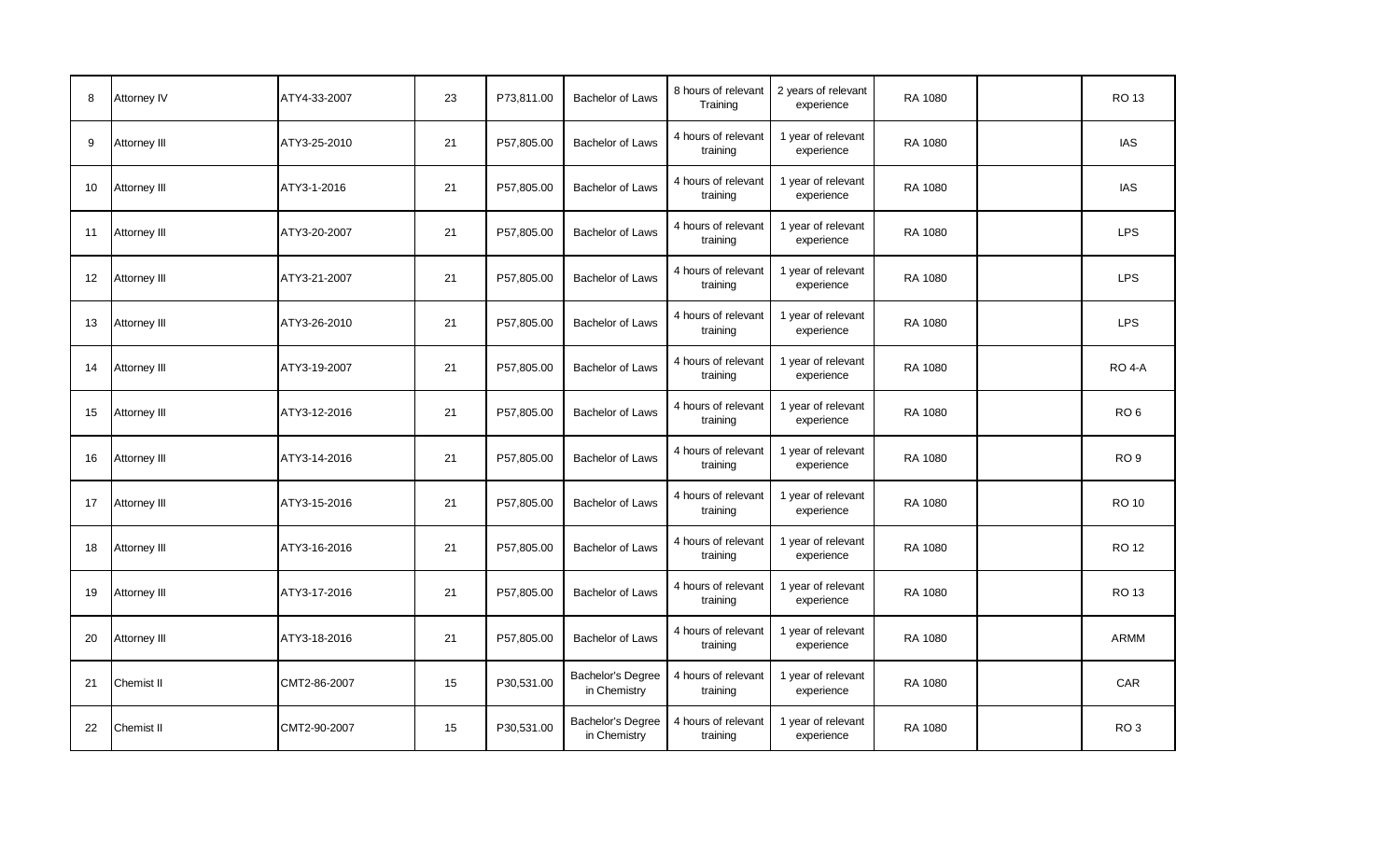| 23 | <b>Chemist II</b> | CMT2-100-2007 | 15 | P30,531.00 | Bachelor's Degree<br>in Chemistry | 4 hours of relevant<br>training | 1 year of relevant<br>experience | RA 1080 | <b>RO 12</b>    |
|----|-------------------|---------------|----|------------|-----------------------------------|---------------------------------|----------------------------------|---------|-----------------|
| 24 | Chemist I         | CMT1-91-2007  | 11 | P20,754.00 | Bachelor's Degree<br>in Chemistry | None Required                   | None Required                    | RA 1080 | RO <sub>2</sub> |
| 25 | Chemist I         | CMT1-92-2007  | 11 | P20,754.00 | Bachelor's Degree<br>in Chemistry | None Required                   | None Required                    | RA 1080 | RO <sub>2</sub> |
| 26 | Chemist I         | CMT1-96-2007  | 11 | P20,754.00 | Bachelor's Degree<br>in Chemistry | None Required                   | None Required                    | RA 1080 | RO <sub>2</sub> |
| 27 | Chemist I         | CMT1-98-2007  | 11 | P20,754.00 | Bachelor's Degree<br>in Chemistry | None Required                   | None Required                    | RA 1080 | RO <sub>3</sub> |
| 28 | Chemist I         | CMT1-95-2007  | 11 | P20,754.00 | Bachelor's Degree<br>in Chemistry | None Required                   | None Required                    | RA 1080 | <b>RO 4-B</b>   |
| 29 | Chemist I         | CMT1-101-2007 | 11 | P20,754.00 | Bachelor's Degree<br>in Chemistry | None Required                   | None Required                    | RA 1080 | RO <sub>5</sub> |
| 30 | Chemist I         | CMT1-102-2007 | 11 | P20,754.00 | Bachelor's Degree<br>in Chemistry | None Required                   | None Required                    | RA 1080 | RO <sub>5</sub> |
| 31 | Chemist I         | CMT1-110-2007 | 11 | P20,754.00 | Bachelor's Degree<br>in Chemistry | None Required                   | None Required                    | RA 1080 | RO <sub>8</sub> |
| 32 | Chemist I         | CMT1-111-2007 | 11 | P20,754.00 | Bachelor's Degree<br>in Chemistry | None Required                   | None Required                    | RA 1080 | RO <sub>8</sub> |
| 33 | Chemist I         | CMT1-112-2007 | 11 | P20,754.00 | Bachelor's Degree<br>in Chemistry | None Required                   | None Required                    | RA 1080 | RO <sub>8</sub> |
| 34 | Chemist I         | CMT1-116-2007 | 11 | P20,754.00 | Bachelor's Degree<br>in Chemistry | None Required                   | None Required                    | RA 1080 | <b>RO 10</b>    |
| 35 | Chemist I         | CMT1-130-2007 | 11 | P20,754.00 | Bachelor's Degree<br>in Chemistry | None Required                   | None Required                    | RA 1080 | <b>RO 12</b>    |

Interested and qualified applicants should signify their interest in writing. Attach the following documents to the application letter and send to the address below

1. Fully accomplished Personal Data Sheet (PDS) with recent passport-sized picture (CS Form No. 212, Revised 2017) which can be downloaded at